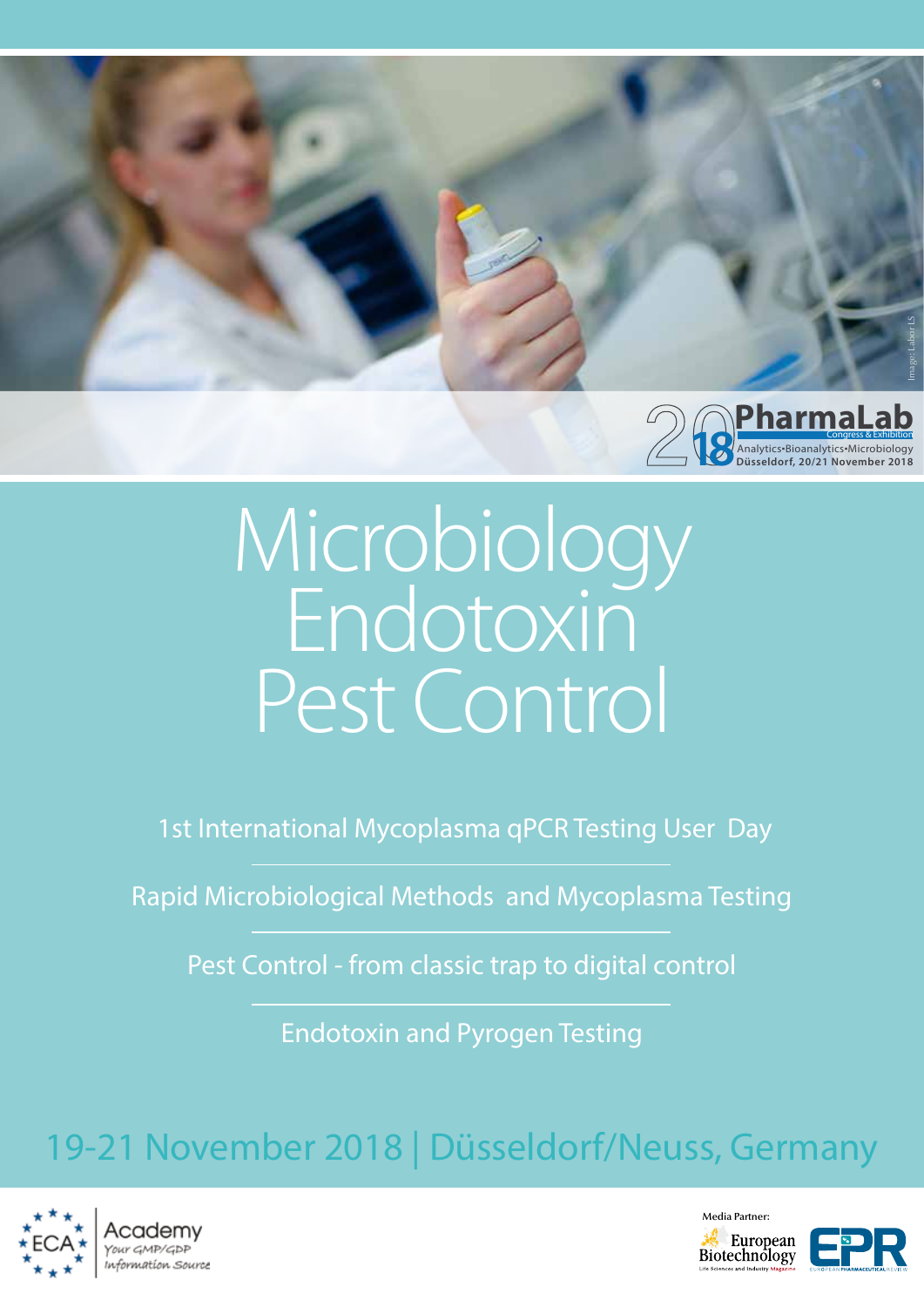| Supported by<br><b>Roche</b> | 1st International Mycoplasma qPCR Testing User Day<br>19 November 2018, Düsseldorf/Neuss, Germany                                                                                                                                                                                                                                                                                                                                                                                                                                                                                                                                                                                                                                                                                                                                                                                                                                                                                                                                                                                                                                          |
|------------------------------|--------------------------------------------------------------------------------------------------------------------------------------------------------------------------------------------------------------------------------------------------------------------------------------------------------------------------------------------------------------------------------------------------------------------------------------------------------------------------------------------------------------------------------------------------------------------------------------------------------------------------------------------------------------------------------------------------------------------------------------------------------------------------------------------------------------------------------------------------------------------------------------------------------------------------------------------------------------------------------------------------------------------------------------------------------------------------------------------------------------------------------------------|
| <b>Objectives</b>            | Mycoplasma contamination of biopharmaceutical products (also known as biologics or large mole-<br>cules) resulting from cell culture contamination in the manufacturing process poses a potential health<br>risk to patients. Mycoplasmas can affect virtually every cell culture parameter with often only minor<br>visible effects, creating an uncontrollable environment that is undesirable in the pharmaceutical indus-<br>try. Therefore, regulatory agencies require manufacturers to test their biopharmaceutical products and<br>to ensure the absence of mycoplasmas in released products. Most regulatory agencies have issued<br>guidelines that provide protocols for mycoplasma testing, and some give recommendations for the<br>validation of rapid NAT (nucleic acid amplification techniques) testing methods. This satellite sympo-<br>sium will give you a scientifically sound introduction into the field of Rapid Mycoplasma testing with a<br>specific focus on NAT and more specifically on qPCR methods. It includes talks, case studies as well as<br>interactive round table discussions from users to users. |
| <b>Target Audience</b>       | The satellite symposium is directed to responsible personnel involved in Quality Control testing of<br>biopharmaceuticals and biologics, e.g.:<br>" QC Director, Manager, Scientists, Microbiologists, and Process Microbiologists<br>• Analytical Experts<br><b>Biosafety and Pathogen Safety departments</b><br><b>Bioassay Developer</b><br><b>- Regulatory departments</b>                                                                                                                                                                                                                                                                                                                                                                                                                                                                                                                                                                                                                                                                                                                                                             |
|                              | It is also useful for service providers, such as contract research organisations and contract manufactur-<br>ers.                                                                                                                                                                                                                                                                                                                                                                                                                                                                                                                                                                                                                                                                                                                                                                                                                                                                                                                                                                                                                          |
| <b>Moderation</b>            | Dr Peter Steinhardt, Roche Diagnostics, Germany                                                                                                                                                                                                                                                                                                                                                                                                                                                                                                                                                                                                                                                                                                                                                                                                                                                                                                                                                                                                                                                                                            |
| <b>Speakers</b>              | <b>DR ALEXANDER BARTES, Roche Diagnostics, Germany</b><br>Senior QC Manager. From 2009 to 2014 he was Manager R&D. He was responsible for the develop-<br>ment of qPCR/NAT based assays and Kits for Roche Applied Science Custom Biotech.                                                                                                                                                                                                                                                                                                                                                                                                                                                                                                                                                                                                                                                                                                                                                                                                                                                                                                 |
|                              | DAMIAN DERINCOVSKY, Novartis, QMS&T Facilitator BioProduction Operations Huningue, France.                                                                                                                                                                                                                                                                                                                                                                                                                                                                                                                                                                                                                                                                                                                                                                                                                                                                                                                                                                                                                                                 |
|                              | DR SVEN M. DEUTSCHMANN, Roche Diagnostics, Germany<br>Head of Global ASAT "Adventitious Agents Testing and Alternative Microbiologica. Chairman of the<br>Advisory Board of the ECA "Pharmaceutical Microbiology Interest Group", Member of PDA Task Forces.                                                                                                                                                                                                                                                                                                                                                                                                                                                                                                                                                                                                                                                                                                                                                                                                                                                                               |
|                              | AURORE DE LAVAREILLE, Celyad, Belgium. QC Lab Supervisor.                                                                                                                                                                                                                                                                                                                                                                                                                                                                                                                                                                                                                                                                                                                                                                                                                                                                                                                                                                                                                                                                                  |
|                              | DR MICHA NÜBLING, Paul-Ehrlich-Institut (PEI), German Agency for Vaccines and Biomedicines<br>Section Head Molecular Virology.                                                                                                                                                                                                                                                                                                                                                                                                                                                                                                                                                                                                                                                                                                                                                                                                                                                                                                                                                                                                             |
|                              | PROF DR RENATE ROSENGARTEN, University of Veterinary Medicine Vienna.<br>Professor and Chair of Bacterioloy and Hygiene.                                                                                                                                                                                                                                                                                                                                                                                                                                                                                                                                                                                                                                                                                                                                                                                                                                                                                                                                                                                                                   |
|                              | DR PETER STEINHARDT, Roche Diagnostics, Germany. International Alliance Manager, Business Devel-<br>opment Pharma & Biotech, EMEA LATAM.                                                                                                                                                                                                                                                                                                                                                                                                                                                                                                                                                                                                                                                                                                                                                                                                                                                                                                                                                                                                   |
| <b>Programme</b>             | Rapid Mycoplasma Testing - A revolution for Quality Control?<br>Prof. Dr. Renate Rosengarten, University of Veterinary Medicine Vienna                                                                                                                                                                                                                                                                                                                                                                                                                                                                                                                                                                                                                                                                                                                                                                                                                                                                                                                                                                                                     |
|                              | qPCR Mycoplasma Testing at Roche Pharma - method development, validation, and global roll out<br>Dr Alexander Bartes, Roche Diagnostics                                                                                                                                                                                                                                                                                                                                                                                                                                                                                                                                                                                                                                                                                                                                                                                                                                                                                                                                                                                                    |
|                              | External quality assessment of Mycoplasma NATs: regulatory implications<br>Dr Micha Nübling, Paul-Ehrlich-Institut                                                                                                                                                                                                                                                                                                                                                                                                                                                                                                                                                                                                                                                                                                                                                                                                                                                                                                                                                                                                                         |
|                              | Case Study - Implementation of MycoTOOL as a Release Test<br>Damian Derincovsky, Novartis                                                                                                                                                                                                                                                                                                                                                                                                                                                                                                                                                                                                                                                                                                                                                                                                                                                                                                                                                                                                                                                  |
|                              | Case Study - Approval of MycoTool Roche qPCR assay by FDA, FAMHP and MHRA, accelerating QC<br>release of an autologous cell therapeutic product<br>Aurore de Lavareille, Celyad                                                                                                                                                                                                                                                                                                                                                                                                                                                                                                                                                                                                                                                                                                                                                                                                                                                                                                                                                            |
|                              | <b>Parallele Round Table Discussions</b>                                                                                                                                                                                                                                                                                                                                                                                                                                                                                                                                                                                                                                                                                                                                                                                                                                                                                                                                                                                                                                                                                                   |
|                              | Table 1 - MycoTOOL Q&A Session and experience exchange with the developer of the method<br>(Roche Pharma)<br>Dr Sven Deutschmann and Dr Alexander Bartes, Roche Pharma Biotech                                                                                                                                                                                                                                                                                                                                                                                                                                                                                                                                                                                                                                                                                                                                                                                                                                                                                                                                                             |
|                              | Table 2 - Rapid Mycoplasma Testing for ATMPs<br>Jessika Wynendaele & Kim Baert, Anacura<br>Aurore de Lavareille, Celyad                                                                                                                                                                                                                                                                                                                                                                                                                                                                                                                                                                                                                                                                                                                                                                                                                                                                                                                                                                                                                    |
|                              | Table 3 - Implement MycoTOOL on non-validated instrumentation (e.g. other PCR cycler)<br>Dr Manuela Natoli, Cancer Research UK<br>Dr Giusy Canino, Roche Diagnostics                                                                                                                                                                                                                                                                                                                                                                                                                                                                                                                                                                                                                                                                                                                                                                                                                                                                                                                                                                       |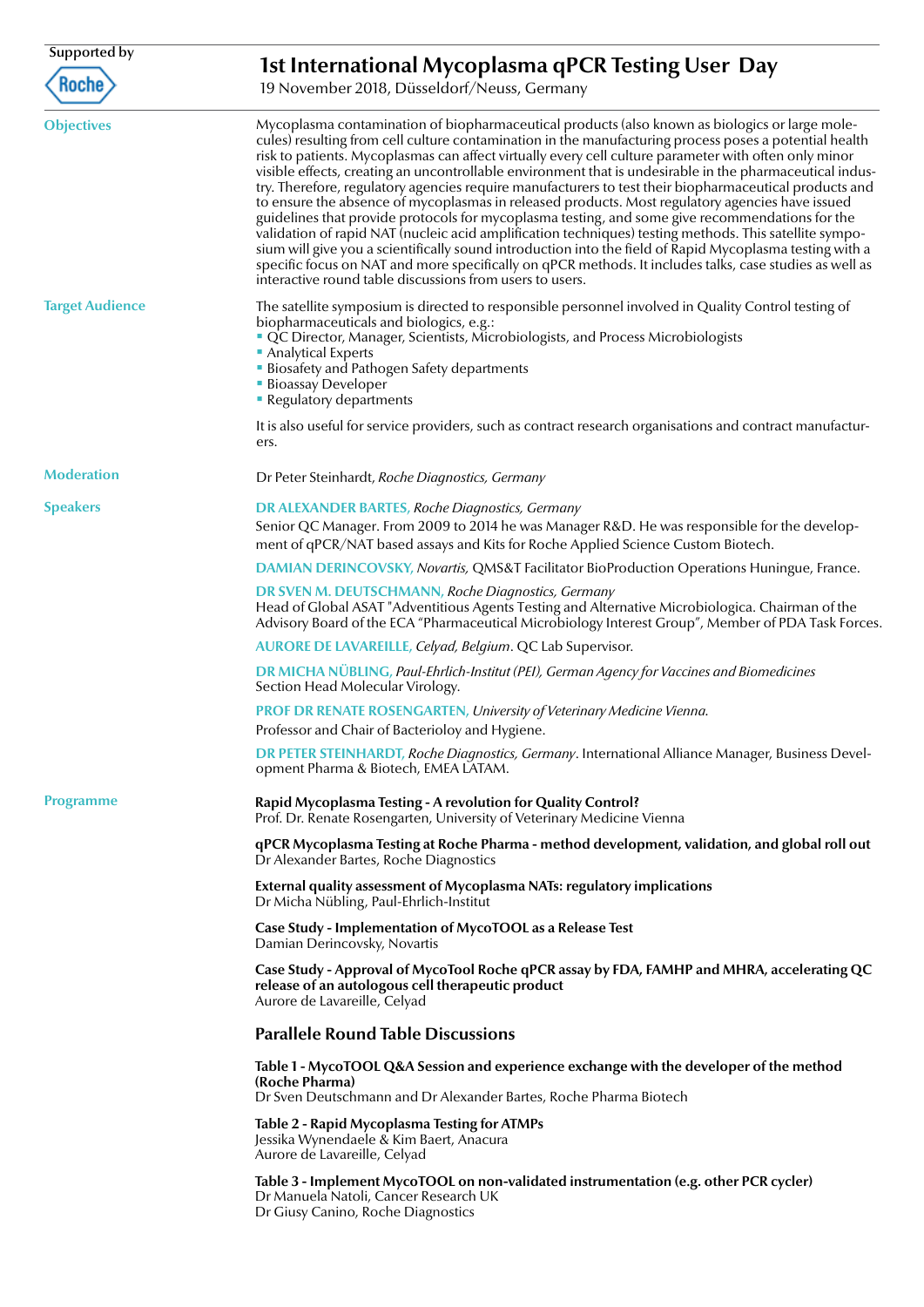# **Rapid Microbiological Methods & Mycoplasma Testing**

20 November 2018, Düsseldorf/Neuss, Germany

| This conference will review the current knowledge about developments in modern microbiological<br>methods and mycoplasma detection strategies for quality control in biopharmaceutical manufactur-<br>ing.                                                                                                                                                                                                                                                                                                                                             |
|--------------------------------------------------------------------------------------------------------------------------------------------------------------------------------------------------------------------------------------------------------------------------------------------------------------------------------------------------------------------------------------------------------------------------------------------------------------------------------------------------------------------------------------------------------|
| This one-day meeting provides the opportunity to discuss the recent advances in the area of the new-<br>est technological developments as well as practical aspects and concerns of meeting the regulatory<br>requirements. State-of-the-art presentations from authority speakers, as well as industrial and academ-<br>ic experts in the field of microbiological detection and identification and mycoplasmology with par-<br>ticular focus on the current methodologies their implementation and validation will provide an in-<br>depth overview. |
| The scientific progress in the field of cellular and molecular biotechnology led to a fast development<br>of biopharmaceuticals, tissue engineered applications and advanced therapy medicinal products (AT-<br>MPs). Against this background, the safety of such new technologies, products and applications be-<br>comes more importance. One important topic in the focus of risk assessment and safety is the con-<br>tamination with microorganisms and mycoplasmas and their detection, prevention and control.                                  |
| This conference is of interest to professionals in Quality, Microbiology and Validation from<br><b>Biotechnological &amp; Biopharmaceutical Companies</b><br>Contract Service Laboratories<br><b>Government Agencies</b><br>Academic Research Institutions and Organizations<br><b>Government Agencies</b><br>• Cell Culture Collections<br>" Supplier Detection Systems with responsibilities in Manufacturing, Quality Assurance, Quality<br>Control, Regulatory Affairs, Research & Development, Process Development, Validation                    |
| On the evening of the first congress day, on 20 November 2018, all<br>congress delegates and speakers are invited to a "Get together" in<br>the Congress Center. Take advantage of this opportunity for an in-<br>formation exchange and enjoy the laid-back atmosphere and the<br>entertainment programme.                                                                                                                                                                                                                                            |
| DR SVEN M. DEUTSCHMANN, Roche Diagnostics, Germany<br>Head of Global ASAT "Adventitious Agents Testing and Alternative Microbiologica. Chairman of the<br>Advisory Board of the ECA "Pharmaceutical Microbiology Interest Group", Member of PDA Task Forces.                                                                                                                                                                                                                                                                                           |
| LARISSA EBELING, EbeTech North America, Inc / Steriline US<br>Sales and Marketing.                                                                                                                                                                                                                                                                                                                                                                                                                                                                     |
| DR SUNHEE HONG, Charles River Laboratories, USA<br>Microbial Solutions R&D Senior Staff Scientist.                                                                                                                                                                                                                                                                                                                                                                                                                                                     |
| <b>DR MICHAEL J. MILLER, Microbiology Consultants, USA</b><br>Global expert in rapid methods, validation and pharmaceutical microbiology.                                                                                                                                                                                                                                                                                                                                                                                                              |
| <b>DR FRANK PANOFEN, Particle Measuring Systems, Germany</b><br>Product Line Manager Sterility Assurance & Microbiology.                                                                                                                                                                                                                                                                                                                                                                                                                               |
| <b>DR JÖRG PEPLIES, Ribicon, Germany</b><br>Microbial quality control, computer validation.                                                                                                                                                                                                                                                                                                                                                                                                                                                            |
| <b>DR KARL PFLANZ, Sartorius Lab Instruments Germany</b><br>Director R&D and Business Area Coordinator for Lab Filtration, Purification and Microbiology.                                                                                                                                                                                                                                                                                                                                                                                              |
| <b>DR LUCILE PLOURDE OWOBI, Sanofi Pasteur, France</b><br>Senior Scientist, Microbiology Global Analytical Science.                                                                                                                                                                                                                                                                                                                                                                                                                                    |
| <b>CHRISTOPHE RIEDEL, Claranor, France</b><br>Business Management.                                                                                                                                                                                                                                                                                                                                                                                                                                                                                     |
| SAMUEL ZÜRCHER, Certus Molecular Diagnostics, Switzerland<br>CEO und Co-Founder.                                                                                                                                                                                                                                                                                                                                                                                                                                                                       |
|                                                                                                                                                                                                                                                                                                                                                                                                                                                                                                                                                        |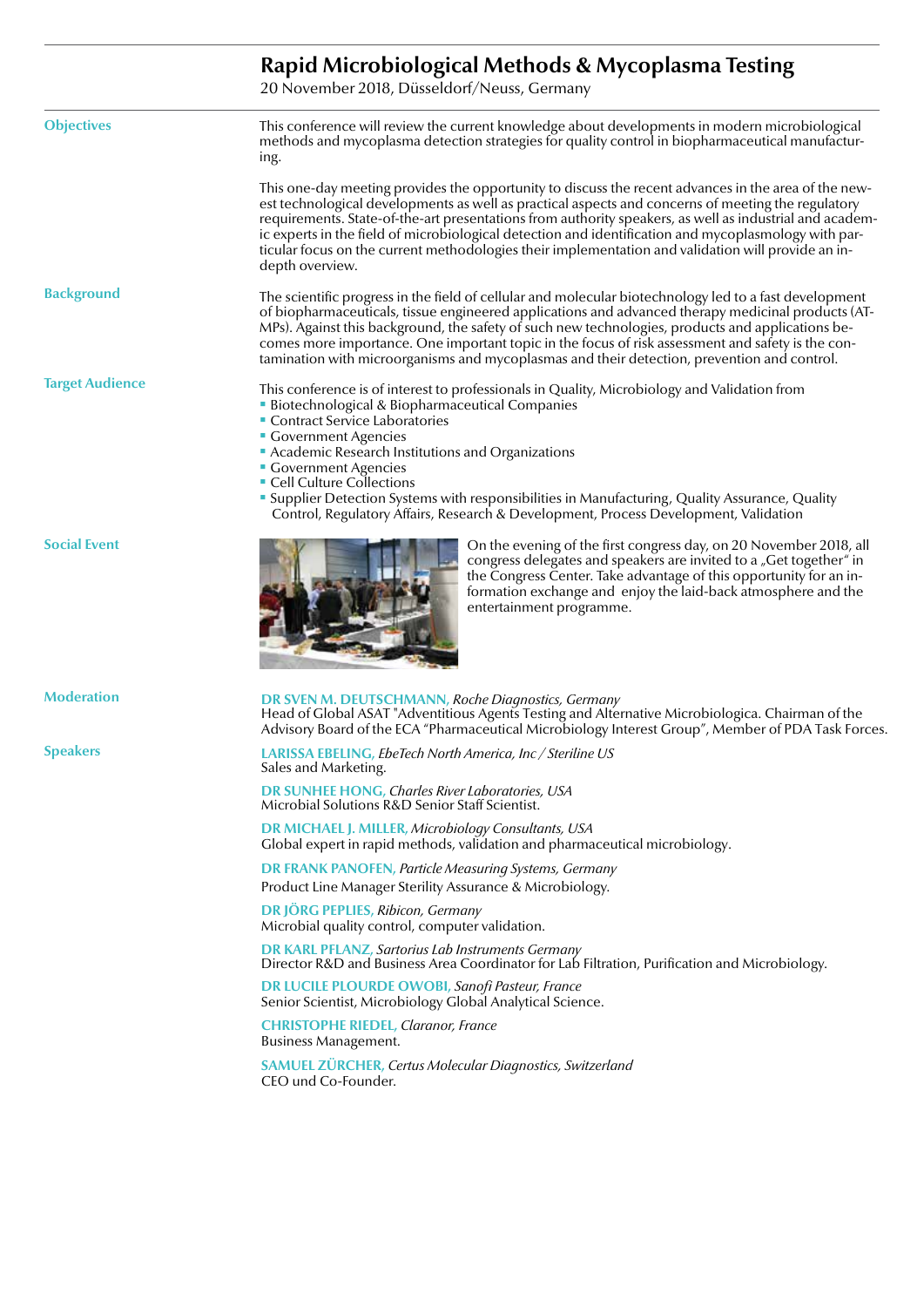# **Programme**

20 November 2018

| <b>Alternative Microbiological</b><br><b>Methods: AstraZeneca's,</b><br>GSK's, Johnson&Johnson's,<br><b>MSD's and Roche's Global</b><br><b>Implementation Roadmap</b>             | <b>MIRIAM GUEST, AstraZeneca</b><br><b>PHILIP BREUGELMANN, JnJ</b><br>DR SVEN M. DEUTSCHMANN, Roche                                                                                                                                                                                                                                                                                                                                                                                                                                                                                                                                                                                   |
|-----------------------------------------------------------------------------------------------------------------------------------------------------------------------------------|---------------------------------------------------------------------------------------------------------------------------------------------------------------------------------------------------------------------------------------------------------------------------------------------------------------------------------------------------------------------------------------------------------------------------------------------------------------------------------------------------------------------------------------------------------------------------------------------------------------------------------------------------------------------------------------|
| <b>Microbial test automation to</b><br>support plate incubation and<br>enumeration                                                                                                | • Why to implement an automated colony count technology?<br>• The Growth Promotion Test (GPT) as a possible automated method<br>• Validation strategy for an automated compendial method<br><b>DR LUCILE PLOURDE OWOBI, Sanofi Pasteur</b>                                                                                                                                                                                                                                                                                                                                                                                                                                            |
| <b>Present and Future of Molecu-</b><br>lar Microbial Identification -<br><b>Bridging of Scientific Progress</b><br>and Practical Application in<br><b>Regulated Environments</b> | • The 16S rRNA gene as the gold standard for DNA-based bacterial (and fungal) identification, in<br>both the academic and the industrial field<br>• Dependency of regulated environments on academic resources in microbial systematics<br>• Challenge of preparing high-grade and up-to-date reference data sets in terms of DNA sequence<br>quality, taxonomy, and nomenclature<br>Progress in DNA sequencing technology and impact on productive use in microbial quality control<br>" Potential of better resolving alternative marker genes (such as gyrb) and increasing relevance of<br>whole genome sequencing in microbial identification<br><b>DR JÖRG PEPLIES, Ribocon</b> |
| <b>Bringing Innovation into</b><br>quality control: How a novel<br>Isothermal mycoplasma assay<br>changes the race                                                                | I sothermal amplification and real-time detection Potential uses of this technology in varied e.g.<br>viral contaminations or rapid sterility testing<br><b>SAMUEL ZÜRCHER, Certus Molecular Diagnostics</b>                                                                                                                                                                                                                                                                                                                                                                                                                                                                          |
| Rapid detection of bacteria in<br><b>ATMP</b> prior treatment - vali-<br>dation of a qPCR-based test                                                                              | Importance of a microbial release test for mPatiens safety<br><b>qPCR</b> zo detect total bacterial contamination<br>• Validation approach according to EP 5.1.6 and USP <1223><br><b>DR KARL PFLANZ, Sartorius Lab Instruments</b>                                                                                                                                                                                                                                                                                                                                                                                                                                                   |
| <b>Understanding the Revised</b><br>Ph. Eur. Chapter 5.1.6 and how<br>it compares with USP 1223,<br><b>PDA Technical Report 33 and</b><br><b>Industry Best Practices</b>          | A holistic review of the revised chapter 5.1.6<br>• How it compares with USP 1223 and PDA Technical Report 33<br>" Understanding of the similarities and differences between each of the guidance documents<br><b>DR MICHAEL MILLER, Microbiology Consultants</b>                                                                                                                                                                                                                                                                                                                                                                                                                     |
| <b>Strategies for Rapid Sterility</b><br><b>Testing of Gene and Cell</b><br><b>Therapy Products</b>                                                                               | • The issue of small batch sizes and short shelf life<br>• Possible ew strategies for sample preparation and release testing<br>• How helpful are Ph. Eur. 2.6.27, Ph. Eur 5.1.6 USP 1223, and PDA TR 33<br>Considerations from the harmonized compendial sterility test and the U.S. Code of Federal<br>Regulations<br><b>DR MICHAEL MILLER, Microbiology Consultants</b>                                                                                                                                                                                                                                                                                                            |
| Modern alternative viable air<br>monitoring in light of the new<br>Annex 1 draft                                                                                                  | Annex 1 draft - new concepts of environmental monitoring<br>• The potential to revolutionize the viable testing approaches<br>• New aspects of viable air testing to the concepts of risk management, scientific data generation<br>and data integrity including RMM<br><b>DR FRANK PANOFEN, PMS</b>                                                                                                                                                                                                                                                                                                                                                                                  |
| Using an alternative gene<br>sequence for species-level<br>identification for members of<br>the Burkholderia cepacia<br>complex (Bcc).                                            | • History of the Burkholderia cepacia complex.<br><b>Burkholderia capacia complex in pharmaceutical industries.</b><br>• The importance of species-level identification for members of the Bcc.<br><b>Phylogenetic relationships between Bcc species based on 16S rRNA gene sequencing.</b><br>• Evaluation of recA gene sequences for species-level resolution in the Bcc.<br><b>DR SUNHEE HONG, Charles River Laboratories</b>                                                                                                                                                                                                                                                      |
| <b>Pulse Light Decontamination</b><br>- Robotic Tub Decontaminat-<br>ing System                                                                                                   | <b>Background and history</b><br><b>Exercise Exercise 1</b> technical inbformations<br><b>• Denaturation of macromolecules (DNA, prozeins and enzymes) and the increase by effects of</b><br>UV light<br><b>CHRISTOPHE RIEDEL, Claranor</b><br>LARISSA EBELING, EbeTech                                                                                                                                                                                                                                                                                                                                                                                                               |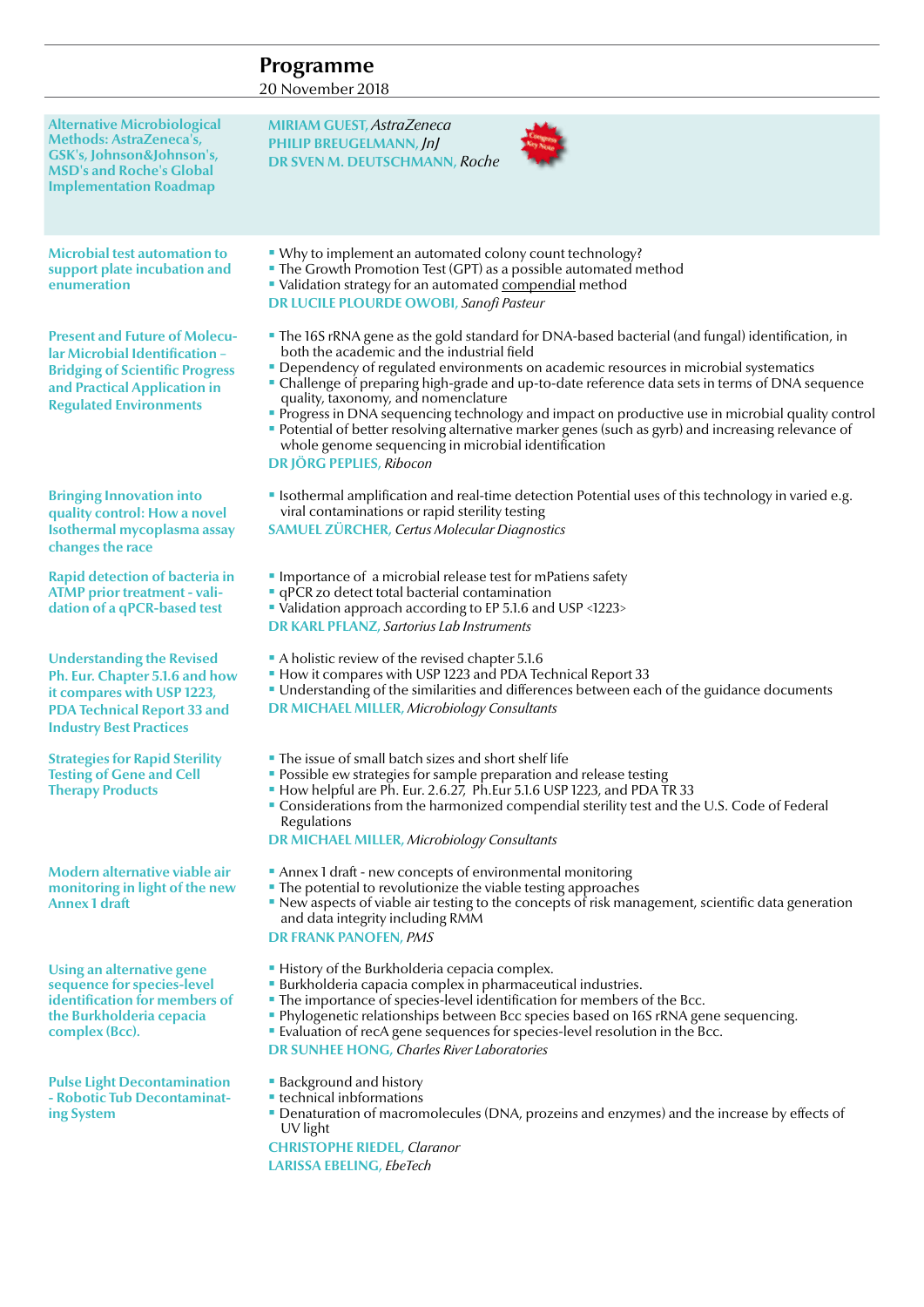# **Pest Control - from classic trap to digital control**

20 November 2018, Düsseldorf/Neuss, Germany

| <b>Objectives</b>   | This session will show you the regulatory background and authorities expectations on a suitable pest<br>control programme in the field of GMP manufacturing. Additionally experts from manufacturing, labo-<br>ratory and pest control companies present their experiences in developing and implementing a suit-<br>able pest control strategy. The presentations will cover the requirements for different areas and clean-<br>room classes and laboratories. Amongst the classic traps for rodents and insects, the course provides<br>you information about modern online controlled pest control systems.                                                                                                                                                                                                                                                                                                                                                       |
|---------------------|----------------------------------------------------------------------------------------------------------------------------------------------------------------------------------------------------------------------------------------------------------------------------------------------------------------------------------------------------------------------------------------------------------------------------------------------------------------------------------------------------------------------------------------------------------------------------------------------------------------------------------------------------------------------------------------------------------------------------------------------------------------------------------------------------------------------------------------------------------------------------------------------------------------------------------------------------------------------|
| <b>Background</b>   | Many national and international regulatory guidelines ask for a conclusive concept of pest control for<br>pharmaceutical and biopharmaceutical manufacturers. But details what and how to do that can't be<br>found in these documents. It seems that this effects that the complexity and importance is underesti-<br>mated. Mostly the small organisms of microbiology get more attention than the "big animals" that can<br>be seen with the human eyes.<br>For an integrated and effective system to avoid pest infestation, a risked based approach for buildings,<br>rooms and manufacturing conditions must be evaluated. Additionally the monitoring of the preventive<br>actions, the traps and the corrective actions in case of pest infestation must be conceived.<br>Therefore, the exchange of information and a structured cooperation of the responsible persons of the<br>manufacturer and maybe of the contact pest control supplier is essential. |
| <b>Moderator</b>    | Dr Marcel Goverde, MGP, Switzerland, Member of EP Microbiology Expert Group                                                                                                                                                                                                                                                                                                                                                                                                                                                                                                                                                                                                                                                                                                                                                                                                                                                                                          |
| <b>Target Group</b> | This conference is of interest to professionals from                                                                                                                                                                                                                                                                                                                                                                                                                                                                                                                                                                                                                                                                                                                                                                                                                                                                                                                 |
|                     | • Manfacturing, construction and maintenance<br><b>Storage and Logisticss</b><br>• Procurement and Purchase<br>■ Outsourcing<br>■ Contract Pest Control Companies                                                                                                                                                                                                                                                                                                                                                                                                                                                                                                                                                                                                                                                                                                                                                                                                    |
| <b>Social Event</b> | On the evening of the first congress day, on 20 November 2018, all congress delegates and speakers are<br>invited to a "Get together" in the Congress Center. Take advantage of this opportunity for an informa-<br>tion exchange and enjoy the laid-back atmosphere and the entertainment programme.                                                                                                                                                                                                                                                                                                                                                                                                                                                                                                                                                                                                                                                                |
| <b>Speakers</b>     | <b>DR JÜRGEN BALLES, Labor LS, Germany</b><br>He joined Labor LS in 1997. After several years in different positions with responibilities in microbiologi-<br>ca, chemical and physical release testing, quality assurance as well as internal training, he became head<br>of operation management. Finally, since 2018 he is one of the three managing directors of Labor LS.                                                                                                                                                                                                                                                                                                                                                                                                                                                                                                                                                                                       |
|                     | DR CORNELIA BODINET, Schaper & Brümmer, Germany<br>Since 1986, Cornelia is at Schaper & Brümmer and today she is head of Division "Pharmaceutical Labo-<br>ratories" and a member of the management board.                                                                                                                                                                                                                                                                                                                                                                                                                                                                                                                                                                                                                                                                                                                                                           |
|                     | <b>PETRA BARTH, Former Abbvie</b><br>Petra was until 2016 Head of the Quality Department QA Systems at Abbvie (former Abbott) in Ludwig-<br>shafen, Germany. Amongst Pest Control issues, she was responsible for inspection management, sup-<br>plier qualification, risk management, internal audits and documentation. 2016 she started her own busi-<br>ness as consultant and trainer.                                                                                                                                                                                                                                                                                                                                                                                                                                                                                                                                                                          |
|                     | <b>DR RAINER GNIBL, Local Government of Upper Bavaria</b><br>Dr Rainer Gnibl is EU-GMP inspector in Germany and performs GMP inspections worldwide also on<br>behalf of the European Medicines Agency (EMA).                                                                                                                                                                                                                                                                                                                                                                                                                                                                                                                                                                                                                                                                                                                                                         |
|                     | TINA GRAUWET, SGS, Belgium<br>Business Unit Manager Pest Management Benelux. Focussed on the prevention of biorisks, Tina Grau-<br>wet had several responsibilities within the department "Agriculture Food Life", from commercial to tech-<br>nical expert and business unit manager. Moreover, the Benelux division is the innovation and excel-<br>lence center worldwide for pest management                                                                                                                                                                                                                                                                                                                                                                                                                                                                                                                                                                     |
|                     | <b>GERHARD KARG, B.U.G.S, Germany</b><br>Managing Director. Gerhard Karg is officially appointed expert for Pest Control and auditor for ISO<br>16636. He is lecturer at LFA Stuttgart and University Geisenheim.                                                                                                                                                                                                                                                                                                                                                                                                                                                                                                                                                                                                                                                                                                                                                    |
|                     | <b>MARTIN TABAK, Xendo, The Netherlands</b><br>Martin Tabak is a consultant with over 20 years of broad working experience in the pharmaceutical in-<br>dustry and life sciences organisations. He works at the independent consultancy and project manage-<br>ment organization Xendo with offices in Germany, Sweden and The Netherlands                                                                                                                                                                                                                                                                                                                                                                                                                                                                                                                                                                                                                           |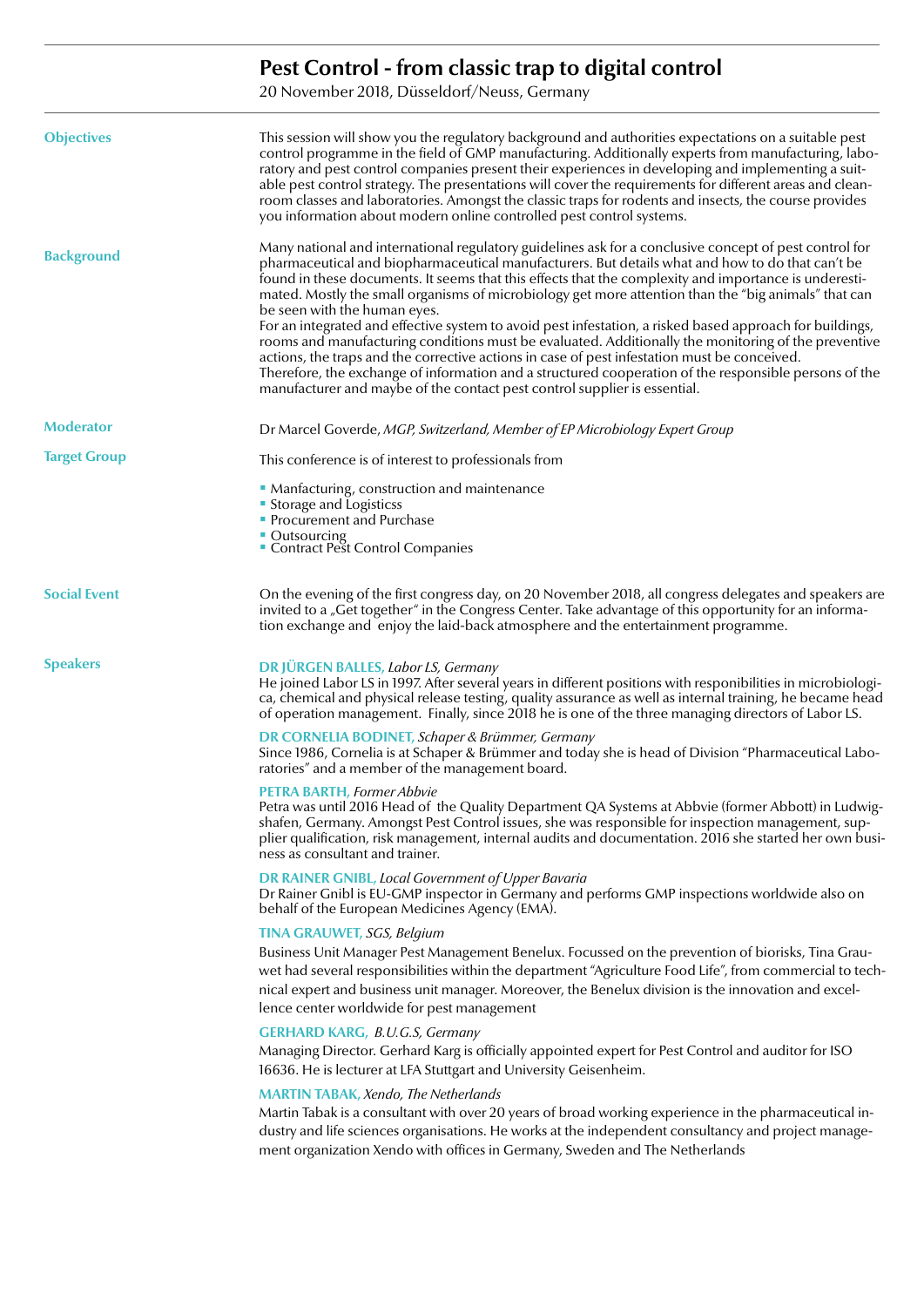### **Programme** 20 November 2018, Düsseldorf/Neuss, Germany

| <b>Alternative Microbiological</b><br><b>Methods: AstraZeneca's,</b><br>GSK's, Johnson&Johnson's,<br><b>MSD's and Roche's Global</b><br><b>Implementation Roadmap</b> | <b>MIRIAM GUEST, AstraZeneca</b><br><b>PHILIP BREUGELMANN, JnJ</b><br><b>MARJA CLAASEN, MSD</b><br>DR SVEN M. DEUTSCHMANN, Roche                                                                                                                                                                                                                          |
|-----------------------------------------------------------------------------------------------------------------------------------------------------------------------|-----------------------------------------------------------------------------------------------------------------------------------------------------------------------------------------------------------------------------------------------------------------------------------------------------------------------------------------------------------|
| <b>Authorities</b> Expectations                                                                                                                                       | " Quality Risk Management - QRM<br>Outsourcing - External Service Provider<br>■ Technical Agreement<br>Pest Control Manual Japan Affiliate - ISPE (Industry Guidance)<br><b>DR RAINER GNIBL, Government of Upper Bavaria</b>                                                                                                                              |
| <b>Pest Elimination - Outside to</b><br>inside                                                                                                                        | Implementation of a system - the core of consideration<br>" Zoning Concept against Bugs<br>Risked Based Approach - postions, Frequence and Limits<br>Acceptable Limits - an Approach of Evaluation<br>" "Monitoring with a Logbook Concept - Chain of Reporting and Actions<br>Life Cycle of a Pest Control System<br><b>PETRA BARTH, formerly AbbVie</b> |
| <b>Possibilities and Limits of</b><br><b>Monitoring Systems</b>                                                                                                       | • Monitoring for Rodent Control<br>• Monitoring of different Insects<br><b>- Possibilities of visual Control</b><br><b>Evaluation and interpretation of the Monitoring Data</b><br>• How to start such systems<br><b>GERHARD KARG, B.U.G.S</b>                                                                                                            |
| <b>The Pest Management</b><br><b>Standard in Pharma - Non-</b><br>Toxic, zero tolerance and IoT<br><b>Solutions</b>                                                   | • Challenges of pest Management without biocides<br>• The strength of direct and interactive web-based reporting<br>• Permanent remote monitoring<br>IoT and other non-tox solutions<br>• Success by partnership<br><b>TINA GRAUWET, SGS</b>                                                                                                              |
| <b>GxP</b> compliant Pest Control in<br><b>Pharmaceutical Laboratories</b>                                                                                            | • Relating GxP Rules<br>• Survey about Pest Control Challenges in Pharmaceutical Laboratories<br>Results and Outcome<br>■ Take Home Message<br><b>MARTIN TABAK, Xendo</b>                                                                                                                                                                                 |
| <b>Case Study: Pest Control</b><br><b>Strategy for a New Laboratory</b><br><b>Building</b>                                                                            | • Overview about potential Pests in Lab and Laboratory Animal Husbandry<br>• Possibilities of Identification and Monitoring<br>Riskevaluation relating to Preventive and Corrective Actions<br>Implementation in a new Lab Building<br><b>DR JÜRGEN BALLES, Labor LS</b>                                                                                  |
| <b>Pest Control Strategies for</b><br>Phytopharmaceutical<br><b>Manufacturing</b>                                                                                     | <b>Example 2 Fundamental Requirements and Measurements</b><br>" "High Risk Area" Herbal Drugs Storage<br><b>Pest Control in the context of GACP</b><br>$\blacksquare$ Case Studies<br><b>Inspection Experiences</b><br>DR CORNELIA BODINET, Schaper & Brümmer                                                                                             |
|                                                                                                                                                                       | Picture: Labor LS                                                                                                                                                                                                                                                                                                                                         |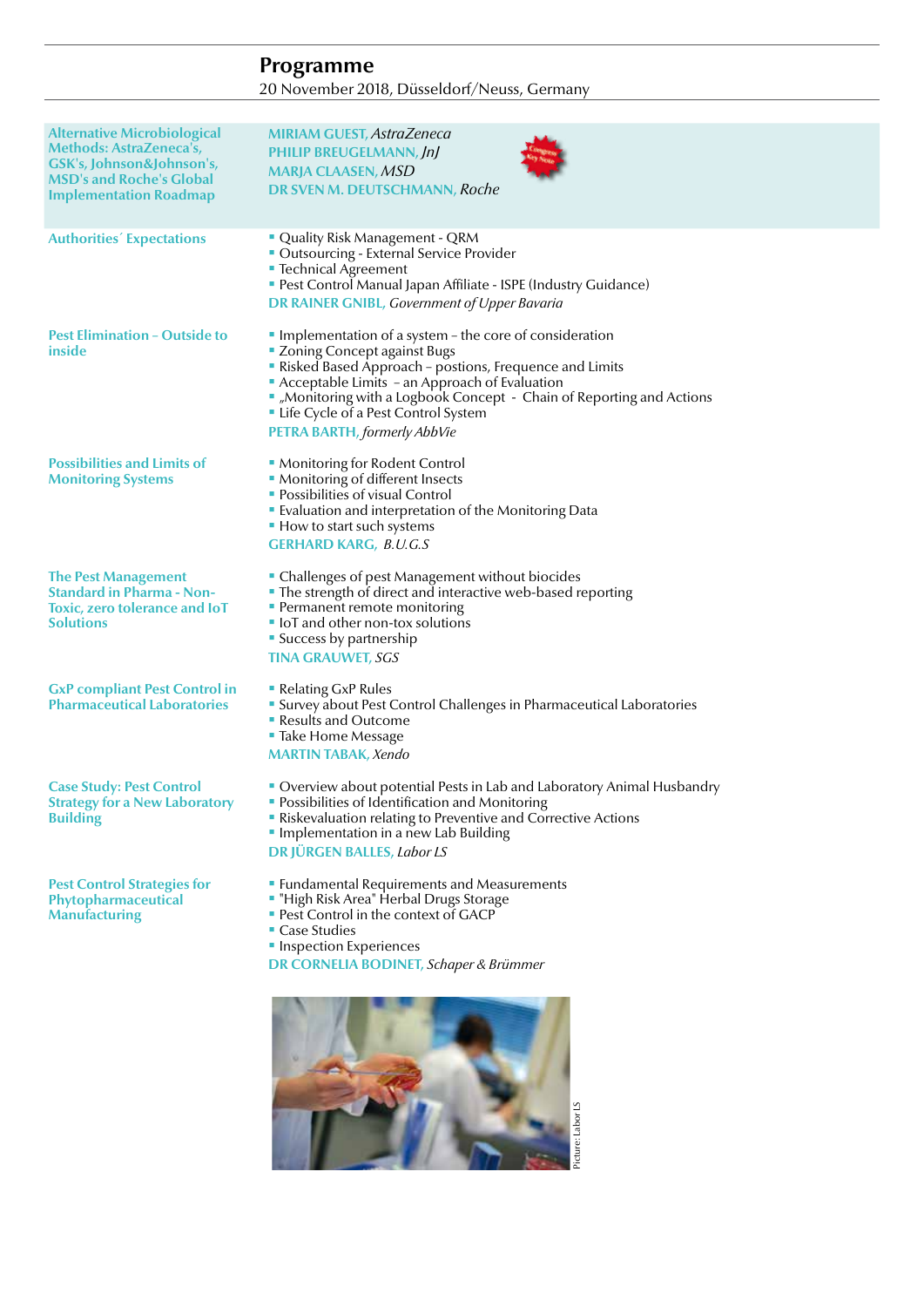# **Endotoxin and Pyrogen Testing**

20/21 November 2018, Düsseldorf/Neuss, Germany

| <b>Objectives</b>      | This Conference will inform you about current developments in Endotoxin and Pyrogen testing as well<br>as the practical use of established test methods like LAL for Endotoxin testing.                                                                                                                                                                                                                                                                                                                                                                                                                                                                   |
|------------------------|-----------------------------------------------------------------------------------------------------------------------------------------------------------------------------------------------------------------------------------------------------------------------------------------------------------------------------------------------------------------------------------------------------------------------------------------------------------------------------------------------------------------------------------------------------------------------------------------------------------------------------------------------------------|
|                        | You become informed about<br>• International regulatory developments<br><b>Example:</b> Feasibility of new and innovative products and methods.                                                                                                                                                                                                                                                                                                                                                                                                                                                                                                           |
|                        | • Special issues like Masking/LER<br><b>Testing of critical substances</b><br>Application of alternative testing methods - MAT or RFC                                                                                                                                                                                                                                                                                                                                                                                                                                                                                                                     |
| <b>Background</b>      | Testing for Endotoxins and Pyrogens is a critical in-process and final release test for parenteral prod-<br>ucts. Different approaches have been developed over the last few decades to provide solutions for the<br>breadth of product range that is tested for endotoxins and pyrogens: RPT, LAL, MAT. With the LAL test<br>method as the established, compendial methodology for bacterial endotoxins with harmonization of<br>the EP, USP and JP. Due to the importance of these tests, they are under ongoing scrutiny by industry<br>and regulators to ensure testing efficacy and safe manufacturing and release of products into the mar-<br>ket. |
|                        | Novel medicinal products such as cellular and gene therapies and combinations with medical devices<br>as well as complex biopharma formulations pose testing challenges and require in-depth knowledge<br>and expertise in the field of Endotoxins and Pyrogens. In addition, as the choice of solutions offered by<br>suppliers for endotoxin testing becomes wider (e.g. recombinant factor C, ELISA-based test kits, auto-<br>mated LAL cartridge technology) it is important to get a data driven understanding of the advantages<br>and limitations of each approach.                                                                                |
|                        | So not only the discussions on low endotoxin recovery and endotoxin masking are important.<br>Additionally the need for future innovations within BET that provide solutions to current challenges<br>with modern pharmaceutical and biopharmaceutical products for the day-to-day testing should be in<br>our focus.                                                                                                                                                                                                                                                                                                                                     |
|                        | Enough reasons to attend this Endotoxin and Pyrogen Session at PharmaLab 2018                                                                                                                                                                                                                                                                                                                                                                                                                                                                                                                                                                             |
| <b>Moderator</b>       | Dr Friedrich von Wintzingerode, Roche Diagnostics, Germany<br>Senior Manager QC Microbiology. Lead of Endotoxin Expert Group Roche/Genentech.                                                                                                                                                                                                                                                                                                                                                                                                                                                                                                             |
| <b>Target Audience</b> | This Conference is addressed to all persons of<br>• pharmaceutical manufacturers<br>• biopharmaceutical companies<br>contract laboratories<br>• tissue establishments<br>• Authorities                                                                                                                                                                                                                                                                                                                                                                                                                                                                    |
|                        | who are involved in Endotoxin and Pyrogen Testing.                                                                                                                                                                                                                                                                                                                                                                                                                                                                                                                                                                                                        |
| <b>Social Event</b>    | On the evening of the first congress day, on 20 November 2018 all congress delegates and speakers<br>are invited to a "Get together" in the Congress Center. Take advantage of this opportunity for an infor-<br>mation exchange and enjoy the laid-back atmosphere and the entertainment programme.                                                                                                                                                                                                                                                                                                                                                      |
| <b>Speakers</b>        | MATHILDE ARNAULT, Merck. Research Scientist - BioMonitoring R&D.<br>DR BARBARA CAPECCHI, GSK. Senior Manager in Analytical Research and Development.                                                                                                                                                                                                                                                                                                                                                                                                                                                                                                      |
|                        | <b>MARTINE CAROFF, LPS Bioscience.</b>                                                                                                                                                                                                                                                                                                                                                                                                                                                                                                                                                                                                                    |
|                        | WILMAR CORREA, Research Center Borstel. Chief Scientific Officer.<br>DR ANJA FRITSCH, Confarma. Responsible for cell based bioassays (development and routine).                                                                                                                                                                                                                                                                                                                                                                                                                                                                                           |
|                        | <b>DR EELO GITZ</b> , Sanquin Reagents. Project manager product development.<br><b>JESSICA HANKINS, U.S. Food and Drug Administration</b>                                                                                                                                                                                                                                                                                                                                                                                                                                                                                                                 |
|                        | YUTAKA KIKUCHI, National Institute of Health Sciences (NIHS Japan)                                                                                                                                                                                                                                                                                                                                                                                                                                                                                                                                                                                        |
|                        | MARINE MARIUS, Sanofi Pasteur. Scientist in Analytical R&D Microbiology.<br>HANS NOORDERGRAAF, Abbott Biologicals. Global Microbiological Expert.                                                                                                                                                                                                                                                                                                                                                                                                                                                                                                         |
|                        | NICOLA REID, Charles River Laboratories. Senior Product Manager.                                                                                                                                                                                                                                                                                                                                                                                                                                                                                                                                                                                          |
|                        | DR RUTH RÖDER, Microcoat Biotechnologie. Project Manager Endotoxin Services.                                                                                                                                                                                                                                                                                                                                                                                                                                                                                                                                                                              |
|                        | DR JAN ERIK RAU, Lonza AG. Head of QC Microbiology.<br>DR INGO SPREITZER, Paul-Ehrlich-Institut (PEI) - German Federal Agency for Vaccines and Biomedicines                                                                                                                                                                                                                                                                                                                                                                                                                                                                                               |
|                        | Deputy Head of Section 1/3, "Microbial Safety and Parasitology".                                                                                                                                                                                                                                                                                                                                                                                                                                                                                                                                                                                          |
|                        | SHABNAM SOLATI, CTL-MAT. Co-Founder and CEO.<br><b>KEVIN WILLIAMS, BioMerieux.</b>                                                                                                                                                                                                                                                                                                                                                                                                                                                                                                                                                                        |
|                        | VERONIKA WILLS, Associates of Cape Cod. Assistant Manager of Technical Services.                                                                                                                                                                                                                                                                                                                                                                                                                                                                                                                                                                          |
|                        | DR FRIEDRICH VON WINTZINGERODE, Roche Diagnostics. Senior Manager Microbiology, Head of                                                                                                                                                                                                                                                                                                                                                                                                                                                                                                                                                                   |
|                        | Roche/Genentech global Endotoxin Expert Group and Roche/Genentech global SME on microbial<br>product contaminations.                                                                                                                                                                                                                                                                                                                                                                                                                                                                                                                                      |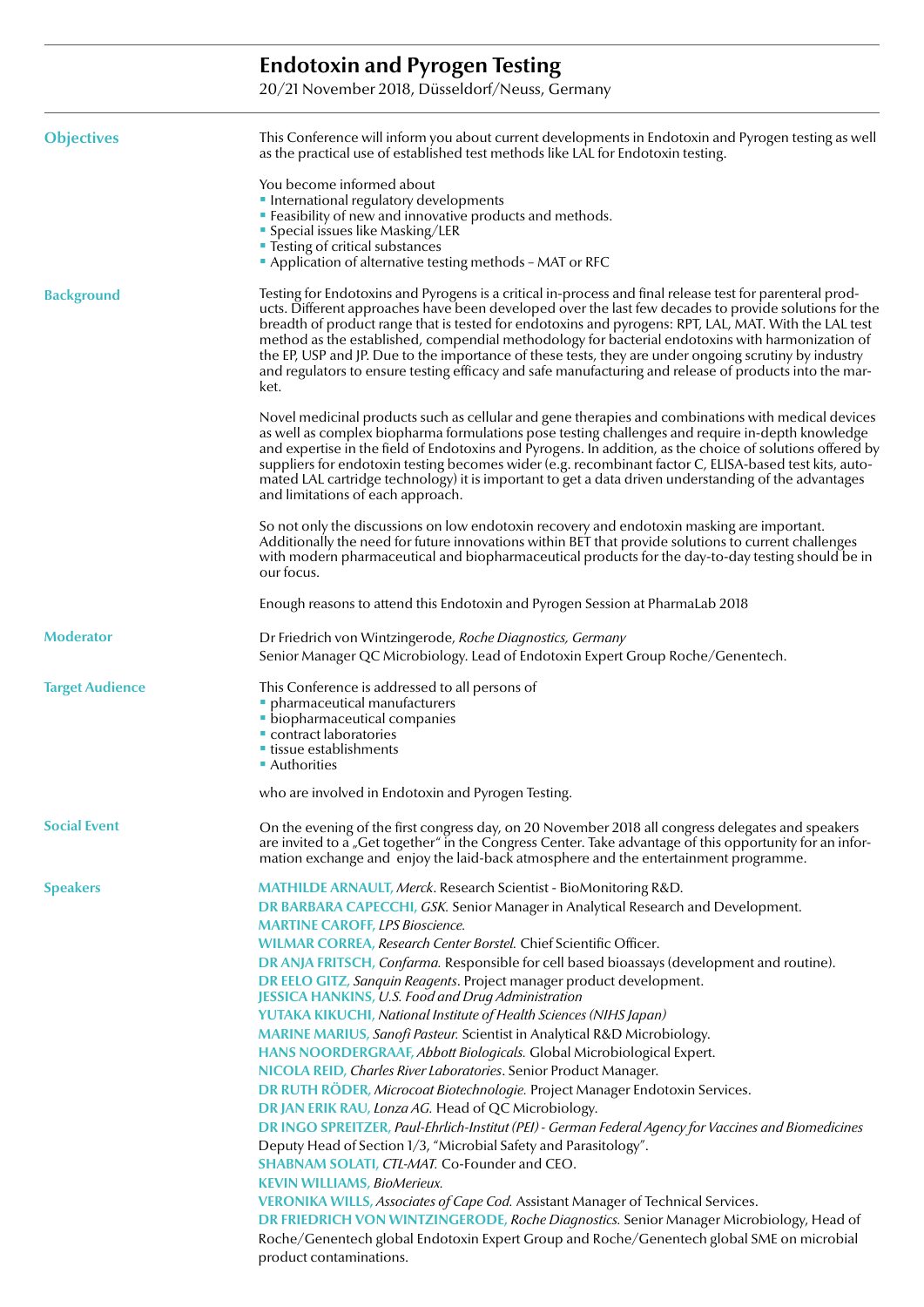## **Programme**

20 November 2018, Düsseldorf/Neuss, Germany

| <b>Alternative Microbiological</b><br><b>Methods: AstraZeneca's,</b><br>GSK's, Johnson&Johnson's,<br><b>MSD's and Roche's Global</b><br><b>Implementation Roadmap</b> | MIRIAM GUEST, AstraZeneca<br><b>PHILIP BREUGELMANN, JnJ</b><br>DR SVEN M. DEUTSCHMANN, Roche                                                                                                                                                                                                                                                                                                                                                                                                   |
|-----------------------------------------------------------------------------------------------------------------------------------------------------------------------|------------------------------------------------------------------------------------------------------------------------------------------------------------------------------------------------------------------------------------------------------------------------------------------------------------------------------------------------------------------------------------------------------------------------------------------------------------------------------------------------|
| <b>Current US Regulation and</b><br><b>FDAs Thinking</b>                                                                                                              | <b>JESSICA HANKINS, U.S. Food and Drug Administration</b>                                                                                                                                                                                                                                                                                                                                                                                                                                      |
| <b>PDA LER Technical Report</b><br><b>Scope, Overview, Impact on</b><br><b>Industry</b>                                                                               | DR FRIEDRICH VON WINTZINGERODE, Roche                                                                                                                                                                                                                                                                                                                                                                                                                                                          |
| <b>The Evolution of Endotoxin</b><br><b>Test</b>                                                                                                                      | Advent of biologics<br><b>Fever and biologics</b><br>A modern biologics microbiological context<br>Advent of recombinant Factor C<br><b>Euture considerations</b><br><b>KEVIN WILLIAMS, bioMerieux</b>                                                                                                                                                                                                                                                                                         |
| Data-based decision-making<br>in Endotoxin Testing                                                                                                                    | <b>NICOLA REID, Charles River Laboratories</b>                                                                                                                                                                                                                                                                                                                                                                                                                                                 |
| <b>Pyrogenicity of Food Supple-</b><br>ments - Comperative Study of<br><b>MAT, BET and rFC</b>                                                                        | • The issue of orally taken LPS-containing food supplements and immune-stimulants<br><b>Testing of Pyrogenocity using MAT, BET and rFC</b><br>• Conclusions<br><b>STEFAN GÄRTNER, Labor LS</b>                                                                                                                                                                                                                                                                                                 |
| <b>From First Evaluation to a</b><br><b>Representative Endotoxin</b><br><b>Test: a Story about Masking</b>                                                            | • Relevant definitions<br><b>Expectations (internal and external)</b><br>• Case study: step by step to a representative test<br><b>Lessons Learned</b><br><b>DR JAN ERIK RAU, Lonza</b>                                                                                                                                                                                                                                                                                                        |
| An approach to LER (Low<br><b>Endotoxin Recovery) &amp;</b><br><b>Update of EP chapter 5.1.10</b>                                                                     | • LER Phenomenon and implications for Influenza vaccine<br><b>Study to execute with NOE or RSE?</b><br>Results RSE LER study<br>Proposal 5.1.10 change : comments to EP proposal<br>New chapter requires Risk Assessment to conclude BET or MAT as reference method<br>Risk Assessment detailed execution for Influenza vaccine process form Egg to Syringe<br><b>Issues to implement MAT for a viral vaccine</b><br>$\blacksquare$ Conclusion<br><b>HANS NOORDERGRAAF, Abbott Biologicals</b> |
| <b>Evaluation of new solutions</b><br>for endotoxin testing for<br>water samples                                                                                      | • Comparison of LAL-based and new rFC assays<br>• Assay Duration<br>Results in $IU/mL$<br>• PPC recovery<br>Assay variability and invalidity rates<br><b>MARINE MARIUS, Sanofi Pasteur</b>                                                                                                                                                                                                                                                                                                     |
| $(1-3)$ -ß-D-Glucan:<br>A biological response<br>modifier found as a contami-<br>nant in pharmaceuticals                                                              | • Description and sources of glucans<br><b>Biological effects of glucans</b><br>• Glucan quantification<br>" Case studies documenting glucan contamination<br><b>Biologics manufacturing approaches</b>                                                                                                                                                                                                                                                                                        |

**VERONIKA WILLS,** *Associates of Cape Cod*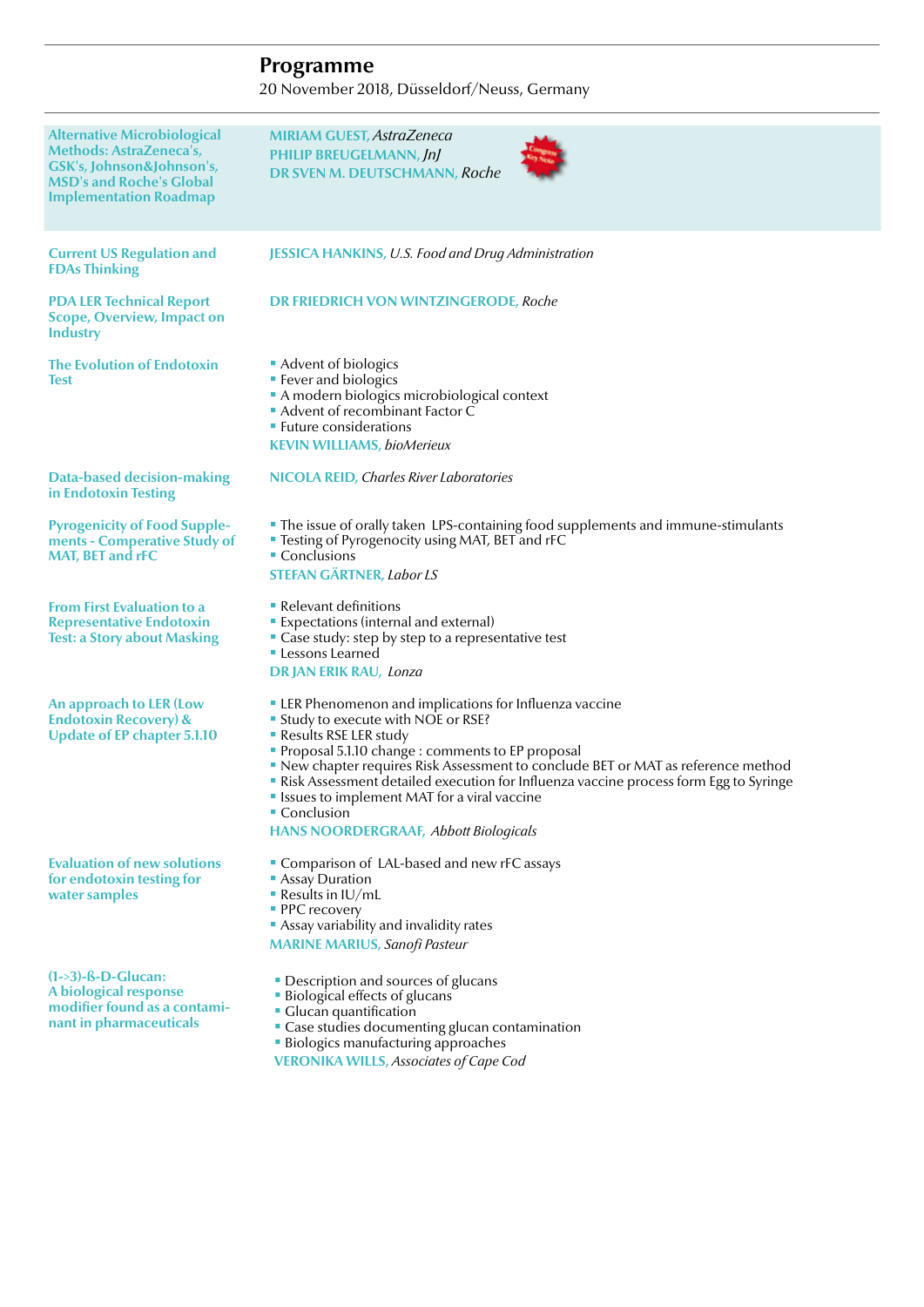# **Programme**

21 November 2018, Düsseldorf/Neuss, Germany

| <b>ECA Analytical Quality</b><br><b>Control Group: Aims,</b><br><b>Achievements and Activities</b>                                       | <b>GUIDELINES DEVELOPED BY THE ECA QC GROUP</b><br>$\sim$ OOS<br>OOE/OOT<br>• Data Governance (with the IT Group)<br>Analytical Procedures Lifecycle Management (QbD for Analytical Procedures)<br>DR CHRISTOPHER BURGESS, Chairman of the ECA QC Group                                                                                                                                                                                                                                                                                                                           |
|------------------------------------------------------------------------------------------------------------------------------------------|-----------------------------------------------------------------------------------------------------------------------------------------------------------------------------------------------------------------------------------------------------------------------------------------------------------------------------------------------------------------------------------------------------------------------------------------------------------------------------------------------------------------------------------------------------------------------------------|
| <b>Requirements of JP</b>                                                                                                                | <b>YUTAKA KIKUCHI</b> , National Institute of Health Sciences (NIHS) Japan                                                                                                                                                                                                                                                                                                                                                                                                                                                                                                        |
| <b>LPS Structure</b>                                                                                                                     | <b>MARTINE CAROFF, LPS Bioscience</b>                                                                                                                                                                                                                                                                                                                                                                                                                                                                                                                                             |
| <b>Biophysical interpretation of</b><br>a systematic comparison of<br><b>MAT and BET for LER under-</b><br>standing                      | <b>WILMAR CORREA, Research Center Borstel</b>                                                                                                                                                                                                                                                                                                                                                                                                                                                                                                                                     |
| <b>Pyrogen and Endotoxin</b><br>Testing - Where do we go?                                                                                | " Testing for Pyrogens or for Endotoxin?<br>• Pyrogens: MAT in its variations<br>Intrinsic pyrogenicity; new chapter under development<br>• Endotoxins: relevance of standard vs. NOE-preparations; regulation vs. science<br>■ Current issues in detecting endotoxin and Non Endotoxin pyrogens<br><b>F</b> rFC: current situation<br>• Will I see the day that it becomes compendial (I'm 51 years old ), ?<br><b>DR INGO SPREITZER, PEI, German Federal Agency for Vaccines and Biomedicines</b>                                                                               |
| <b>Monocyte Activation Test for</b><br>predicting pyrogenic content<br>in vaccines without animal<br>models                              | <b>• Development and validation of the Monocyte Activation Test using human PBMC to reliably</b><br>quantify endotoxin and non-endotoxin pyrogens in a vaccine with intrinsic pyrogenicity<br>• Demonstration of a significant correlation between MAT values and LAL and RPT<br>Implementation of the MAT as release testing for Bexsero in replacement of the canonical<br>animal-based pyrogen tests (RPT and LAL)<br>Additional applications of MAT as limit test to assess the absence of exogenous pyrogens in<br>non-pyrogenic vaccine<br><b>DR BARABARA CAPECCHI, GSK</b> |
| <b>Challenges in applying the</b><br><b>Monocyte Activation Test for</b><br>routine testing in the QC<br>environment                     | • MAT - Current regulatory perspectives<br>Non endotoxin pyrogens - Standards for MAT needed<br>• How to choose the right cells - Sources and their variability<br>Read-out of cytokines and their interpretation<br><b>DR RUTH RÖDER, MicroCoat Biotechnologie</b>                                                                                                                                                                                                                                                                                                               |
| <b>Pyrogen detection with the</b><br>cryopreserved PBMC-based<br><b>MAT Cell Set: performance,</b><br>study examples and chal-<br>lenges | • Characteristics and performance of Sanquin Reagents MAT Cell Set<br><b>Examples of validation and drug release testing of plasma derived products</b><br>• Other critical aspects and tips for performing MAT<br><b>DR EELO GITZ, Sanquin Reagents</b>                                                                                                                                                                                                                                                                                                                          |
| <b>Pyrogen detection with the</b><br>MM6 cell-line: implementa-<br>tion as a routine test                                                | • Pyrogen testing: taking Non Endotoxin Pyrogens into consideration for patient safety<br>Pyrogen testing and the 3Rs: replacing animal-based methods by Monocyte Activation Test<br>• Cell line-based MAT: key benefits and performances<br>• Validation of the MM6 cell-line based MAT: a robust and sensitive method<br>• How to implement cell-line based MAT in routine testing: example with different matrices<br><b>MATHILDE ARNAULT, Merck</b><br><b>DR ANJA FRITSCH, Confarma</b>                                                                                       |
| <b>Healthy human immune cells</b><br>as pyrogen detection source<br>and advancement of drug<br>release testing                           | An end-to-end process: MAT kit generation, test performance and product-specific validation<br>Presenting the solution to recent EP criteria: MAT as risk assessment for the endotoxin test and<br>replacement of RPT<br>Advancing human health by maximising contamination detection capabilities<br>• The solution for pyrogenicity tests of medical devices<br><b>SHABNAM SOLATI, CTL-MAT</b>                                                                                                                                                                                  |